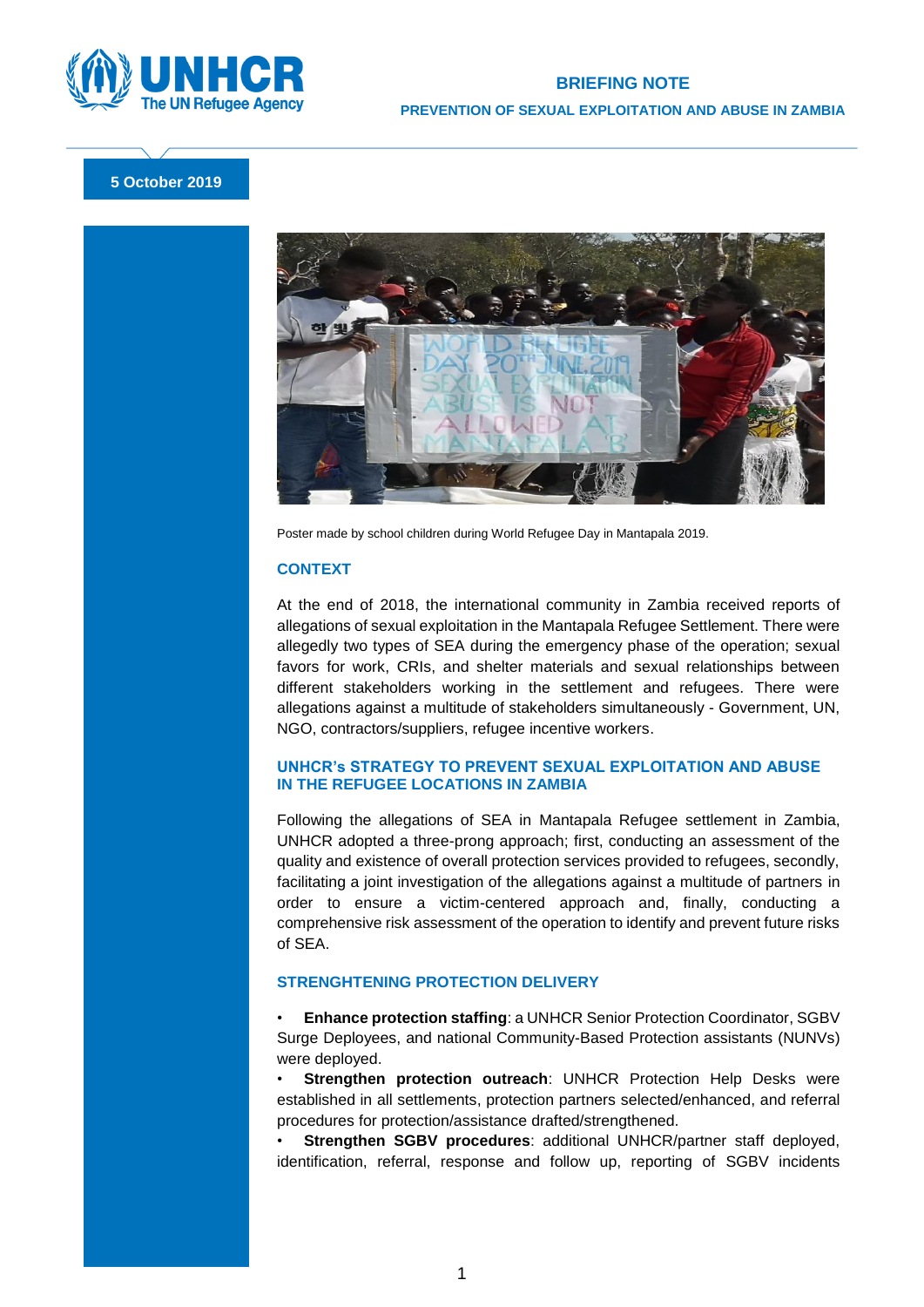

strengthened, analysis of trends, more SGBV community workers recruited and trained in all locations, a community-mobilization program (ZTVA) was rolled out.

- A database for **refugee incentive workers** coordinated by COR/UNHCR was established, SOPs drafted, model undertaking document drafted, attendance sheets harmonized.
- Physical verification/validation of **persons with specific needs** in all locations, one common list for all partners, common SOPs for assistance drafted, establishment of Protection Panel assessing protection/assistance needs, community participation enhanced.

## **SENSITIZATION OF ALL STAKEHOLDERS IN ALL REFUGEE SETTINGS IN ZAMBIA**

- All **PPAs** have a Code of Conduct attached to them, new PPAs require a mechanism to deal with SEA and other forms of misconduct, as past history can affect the signing of new PPAs. All partners have been trained and appointed a PSEA focal point.
- All **contractors/suppliers/refugee incentive workers** sign a model undertaking document and undergo training/briefing on behavior change inside the settlement. All new operational partners are sensitized.
- Training of Trainers (ToT) activities were organized, Ethics Committees were created in all settlements.
- A model inter-agency **training package** was created–CoC, PPT, leaflet, videos, and case studies.

## **INTEGRATED COMMUNITY-BASED COMPLAINT PROCEDURES**

Integrated (all forms of misconduct) complaint mechanisms were drafted and adopted for the three refugee settlements with participation of refugees. The intake can take place through **PSEA focal points in each agency, complaint boxes, counselling** services by UNHCR or partners, or **helplines/e-mail**. Joint Secretariats consisting of the Commissioner for Refugees/UNHCR and Inter-Agency Ethics Committee have been set up in each refugee settlement. UNHCR maintains a **database of reports** and refers to each organization/institution for investigation, trainings on investigation or refer to IGO. Key principles are **safety, confidentiality, accessibility, community participation, and innocence until proven guilty.**

#### **JOINT AWARENESS-RAISING CAMPAIGN – "We Stand Together Against Sexual Exploitation and Abuse"**

In order to reach as wide an audience as possible, UNHCR Zambia decided to include PSEA awareness raising activities in the World Refugee Day celebrations during 2019. Based on focus group discussions in the refugee settlements, a number of key messages were selected and UNHCR organized photo sessions throughout the country with staff, partners, Government counterparts and refugees holding signs with the messages to be used for posters, leaflets etc. to show that we all work together to combat SEA. Some 500 blue t-shirts with the message "We Stand Together Against Sexual Abuse and Violence" were worn by staff, partners and refugees during the celebrations and billboards and posters were put up in the settlements on the zero-tolerance policy and how to report. School-going children were mobilized in the two schools in Mantapala and nine schools in Meheba to do drawings on the theme and the best ones were selected for posters. During the PSEA Awareness Fair in Meheba on World Refugee Day, which included more than 1,500 refugees, the winning groups for poetry and drama presented to the audience of refugees and guests and received prizes. Youth groups and women's groups performed songs and poems on the theme and, in Mantapala, school children made a parade with a sign that "Sexual Exploitation is Not Allowed at Mantapala (School) B" while singing a specially composed song and a stall was prepared exhibiting the drawings.

## **OUTSTANDING GAPS**

• To address the structural causes of sexual exploitation and abuse, such as the prevalence of SGBV among the host and refugee communities, including harmful traditional practices and survival sex, gender inequality and lack of programmes for empowerment of women, programmes for out of school girls, and self-reliance programmes for women and girls at risk.